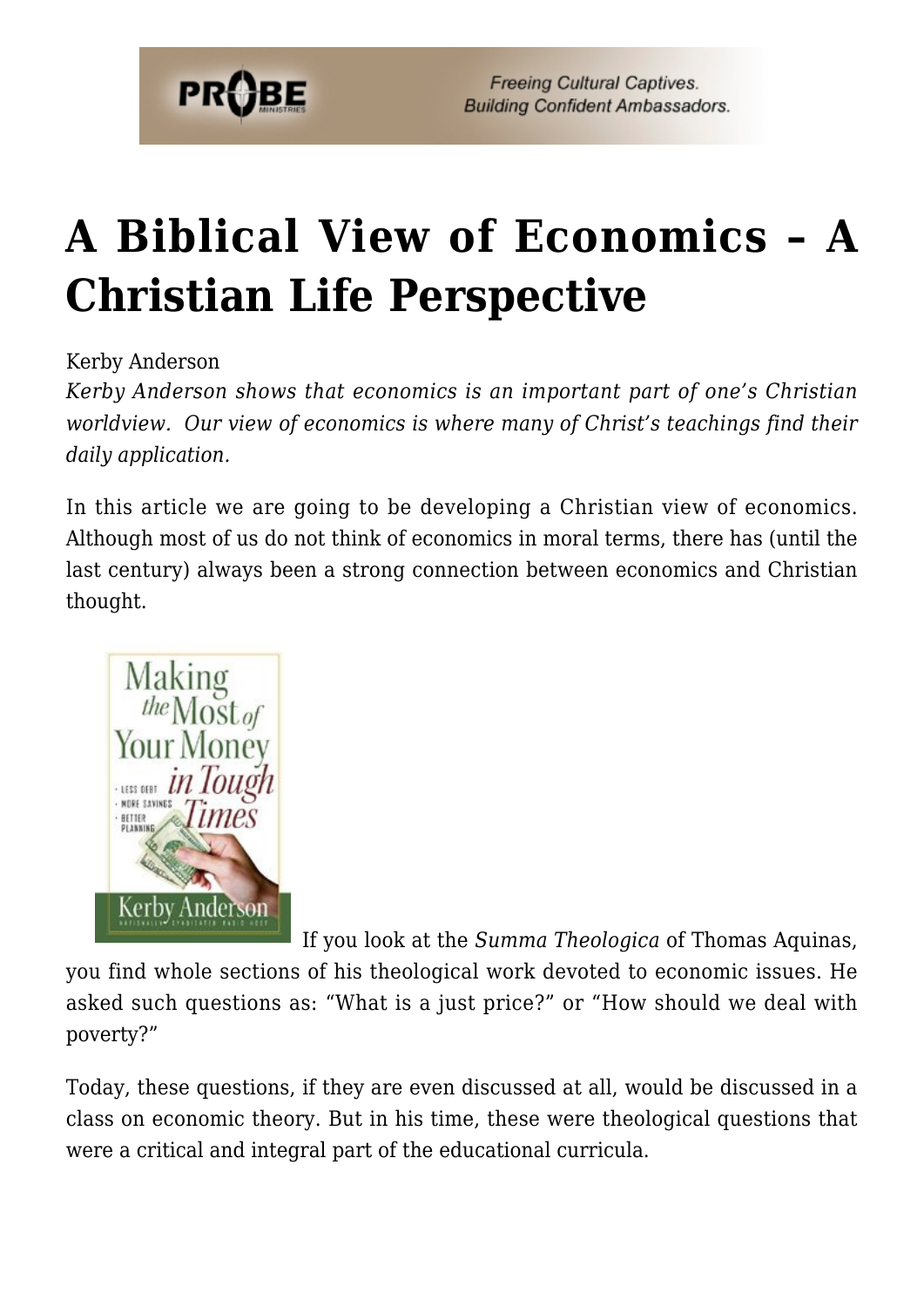

In the Protestant Reformation, we find the same thing. In John Calvin's *Institutes of the Christian Religion*, whole sections are devoted to government and economics. So Christians should not feel that economics is outside the domain of Christian thinking. If anything, we need to recapture this arena and bring a strong biblical message to it.

In reality, the Bible speaks to economic issues more than any other issue. Whole sections of the book of Proverbs and many of the parables of Jesus deal with economic matters. They tell us what our attitude should be toward wealth and how a Christian should handle his or her finances. The Bible also provides a description of human nature, which helps us evaluate the possible success of an economic system in society.

The Bible teaches that there are two aspects to human nature. First, we are created in the image of God and thus able to control the economic system. But second, human beings are sinful and thus tend towards greed and exploitation. This points to the need to protect individuals from human sinfulness in the economic system. So Christians have a much more balanced view of economics and can therefore construct economic theories and analyze existing economic systems.

Christians should see the fallacy of such utopian economic theories because they fail to take seriously human sinfulness. Instead of changing people from the inside out as the gospel does, Marxists believe that people will be changed from the outside in. Change the economic base, they say, and you will change human beings. This is one of the reasons that Marxism was doomed to failure, because it did not take into account human sinfulness and our need for spiritual redemption.

It is important for Christians to think about the economic arena. It is a place where much of everyday life takes place, and we can evaluate economics from a biblical perspective. When we use the Bible as our framework, we can begin to construct a government and an economy that liberates human potentiality and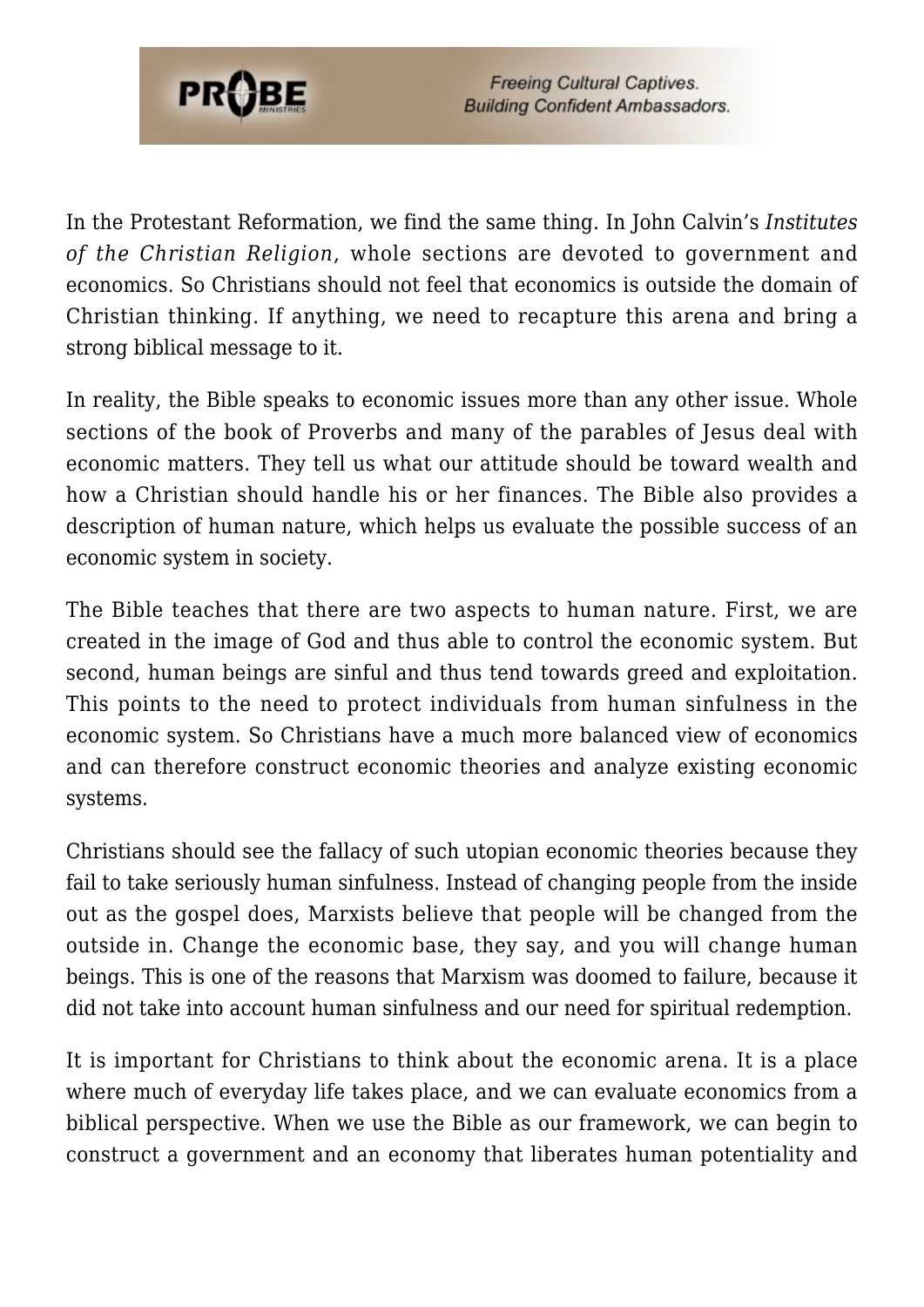

limits human sinfulness.

Many Christians are surprised to find out how much the Bible says about economic issues. And one of the most important aspects of the biblical teaching is not the specific economic matters it explores, but the more general description of human nature.

#### **Economics and Human Nature**

When we are looking at either theories of government or theories of economics, an important starting point is our view of human nature. This helps us analyze these theories and predict their possible success in society. Therefore, we must go to the Scriptures to evaluate the very foundation of each economic theory.

First, the Bible says that human beings are created in the image of God. This implies that we have rationality and responsibility. Because we have rationality and volition, we can choose between various competing products and services. Furthermore, we can function within a market system in which people can exercise their power of choice. We are not like the animals that are governed by instinct. We are governed by rationality and can make meaningful choices within a market system.

We can also assume that private property can exist within this system because of the biblical idea of dominion. In Genesis 1:28, God says we are to subdue the earth and have dominion over the creation. Certainly one aspect of this is that humans can own property in which they can exercise their dominion.

Since we have both volition and private property rights, we can then assume that we should have the freedom to exchange these private property rights in a free market where goods and services can be exchanged.

The second part of human nature is also important. The Bible describes the fall of the world and the fall of mankind. We are fallen creatures with a sin nature. This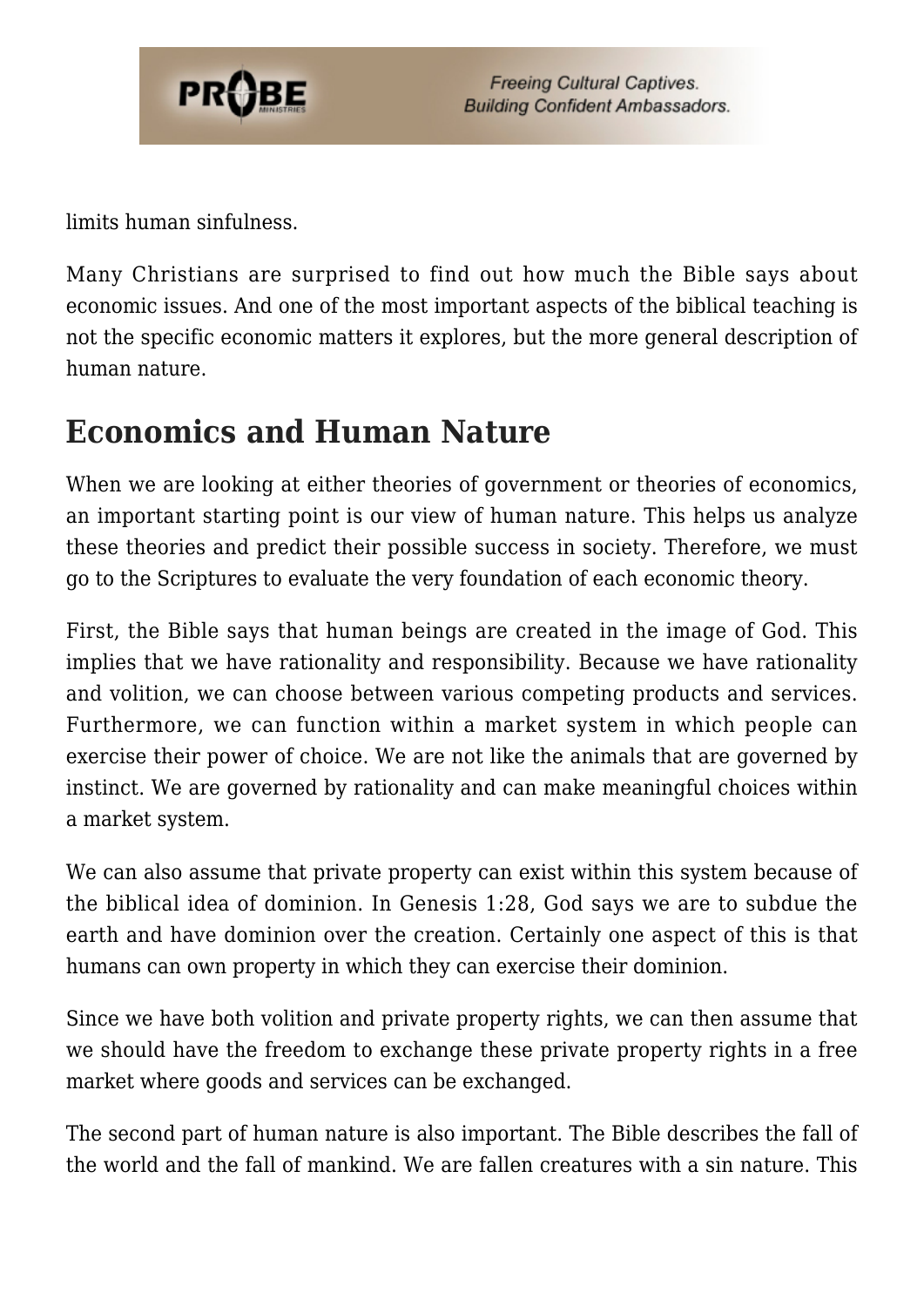

sinfulness manifests itself in selfishness, greed, and exploitation. Thus, we need some protection in an economic system from the sinful effects of human interaction.

Since the Bible teaches about the effects of sinful behavior on the world, we should be concerned about any system that would concentrate economic power and thereby unleash the ravages of sinful behavior on the society. Christians, therefore, should reject state-controlled or centrally controlled economies, which would concentrate power in the hands of a few sinful individuals. Instead, we should support an economic system that would disperse that power and protect us from greed and exploitation.

Finally, we should also recognize that not only is human nature fallen, but the world is fallen. The world has become a place of decay and scarcity. In a fallen world, we have to be good managers of the limited resources that can be made available in a market economy. God has given us dominion over His creation, and we must be good stewards of the resources at our disposal.

The free enterprise system has provided the greatest amount of freedom and the most effective economic gains of any economic system ever devised. Nevertheless, Christians often wonder if they can support capitalism. So the rest of this article, we are going to take a closer look at the free enterprise system.

### **Capitalism: Foundations**

Capitalism had its beginning with the publication of *The Wealth of Nations,* written by Adam Smith in 1776. He argued that the mercantile economic system working at that time in Great Britain was not the best economic foundation. Instead, he argued that the wealth of nations could be increased by allowing the individual to seek his own self-interest and by removing governmental control over the economy.

His theory rested on three major premises. First, his system was based upon the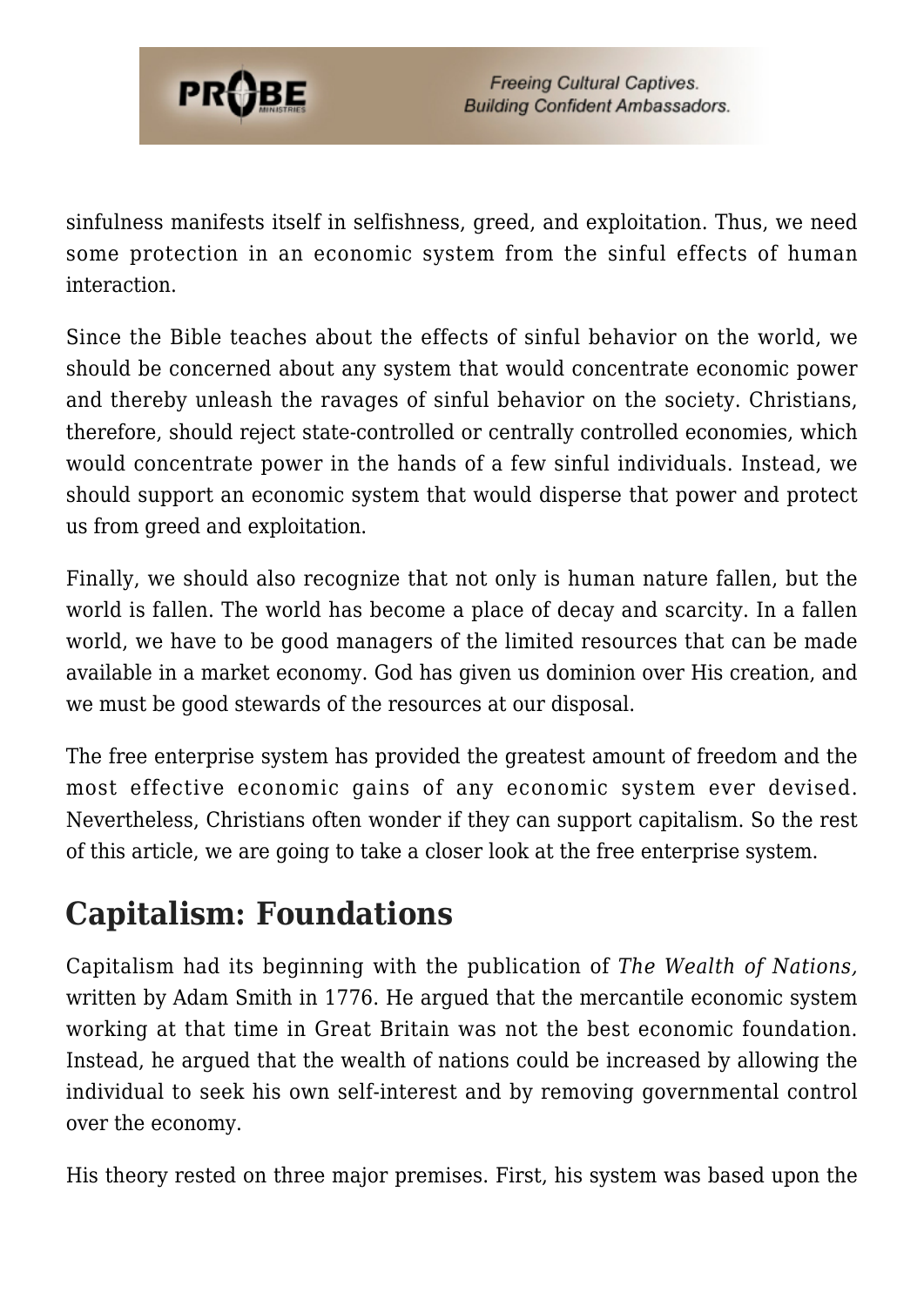

observation that people are motivated by self-interest. He said, "It is not from the benevolence of the butcher, the brewer, or the baker that we expect our dinner, but from their regard to their own interest." Smith went on to say that "neither intends to promote the public interest," yet each is "led by an invisible hand to promote an end that was not part of [his] intention."

A second premise of Adam Smith was the acceptance of private property. Property was not to be held in common but owned and freely traded in a market system. Profits generated from the use and exchange of private property rights provided incentive and became the mechanism that drives the capitalist system.

From a Christian perspective we can see that the basis of private property rests in our being created in God's image. We can make choices over property that we can exchange in a market system. The need for private property grows out of our sinfulness. Our sinful nature produces laziness, neglect, and slothfulness. Economic justice can best be achieved if each person is accountable for his own productivity.

A third premise of Adam Smith's theory was the minimization of the role of government. Borrowing a phrase from the French physiocrats, he called this laissez-faire. Smith argued that we should decrease the role of government and increase the role of a free market.

Historically, capitalism has had a number of advantages. It has liberated economic potential. It has also provided the foundation for a great deal of political and economic freedom. When government is not controlling markets, then there is economic freedom to be involved in a whole array of entrepreneurial activities.

Capitalism has also led to a great deal of political freedom, because once you limit the role of government in economics, you limit the scope of government in other areas. It is no accident that most of the countries with the greatest political freedom usually have a great deal of economic freedom.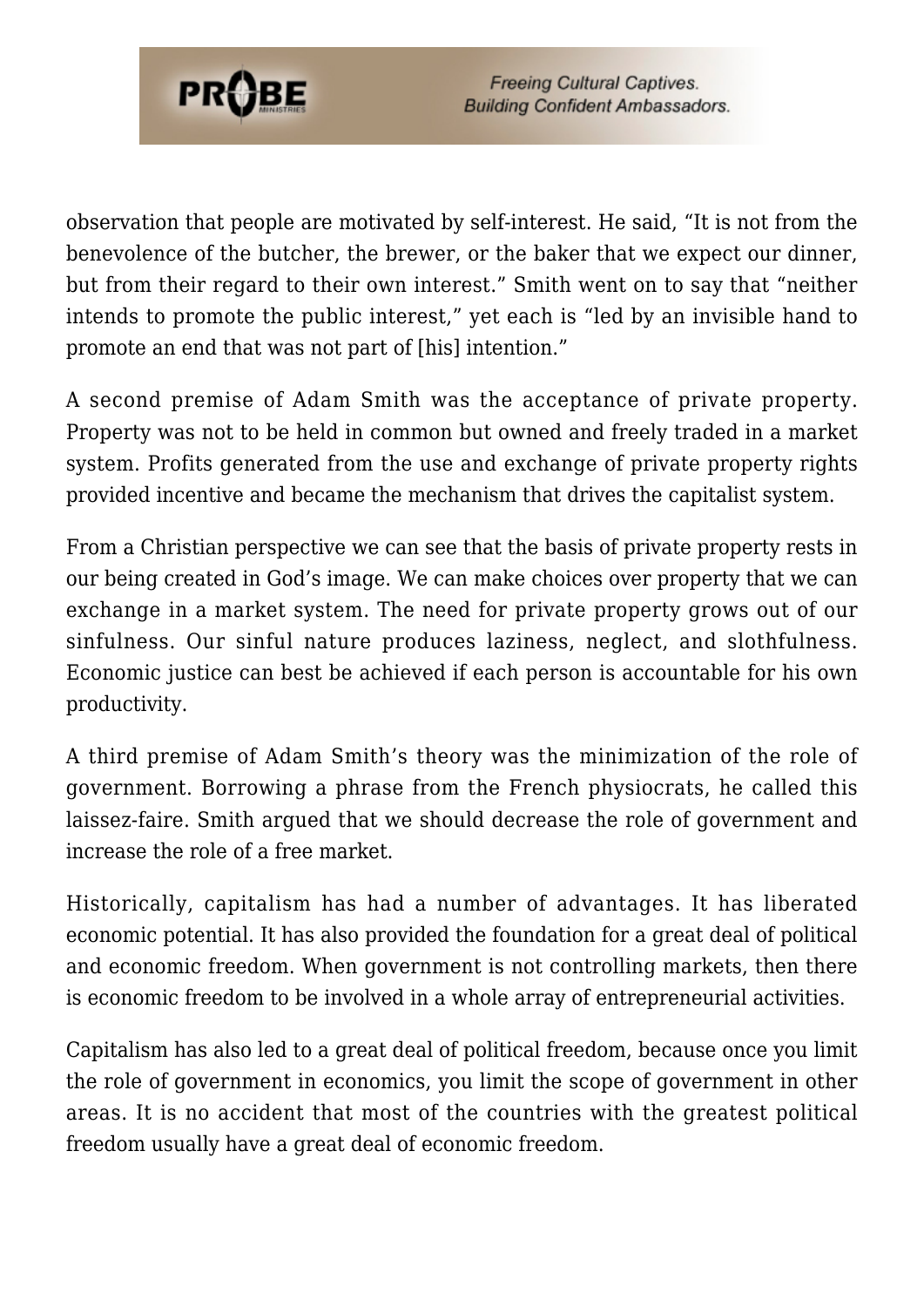

At the outset, let me say that Christians cannot and should not endorse every aspect of capitalism. For example, many proponents of capitalism hold a view known as utilitarianism, which is opposed to the notion of biblical absolutes. Certainly we must reject this philosophy. But here I would like to provide an economic critique.

## **Capitalism: Economic Criticisms**

The first economic criticism is that capitalism leads to monopolies. These develop for two reasons: too little government and too much government. Monopolies have occurred in the past because government has not been willing to exercise its God-given authority. Government finally stepped in and broke up the big trusts that were not allowing the free enterprise system to function correctly.

But in recent decades, the reason for monopolies has often been too much government. Many of the largest monopolies today are government sanctioned or sponsored monopolies that prevent true competition from taking place. The solution is for government to allow a freer market where competition can take place.

Let me add that many people often call markets with limited competition monopolies when the term is not appropriate. For example, the three major U.S. car companies may seem like a monopoly or oligopoly until you realize that in the market of consumer durables the true market is the entire western world.

The second criticism of capitalism is that it leads to pollution. In a capitalistic system, pollutants are considered externalities. The producer will incur costs that are external to the firm so often there is no incentive to clean up the pollution. Instead, it is dumped into areas held in common such as the air or water.

The solution in this case is governmental intervention. But I don't believe that this should be a justification for building a massive bureaucracy. We need to find creative ways to direct self-interest so that people work towards the common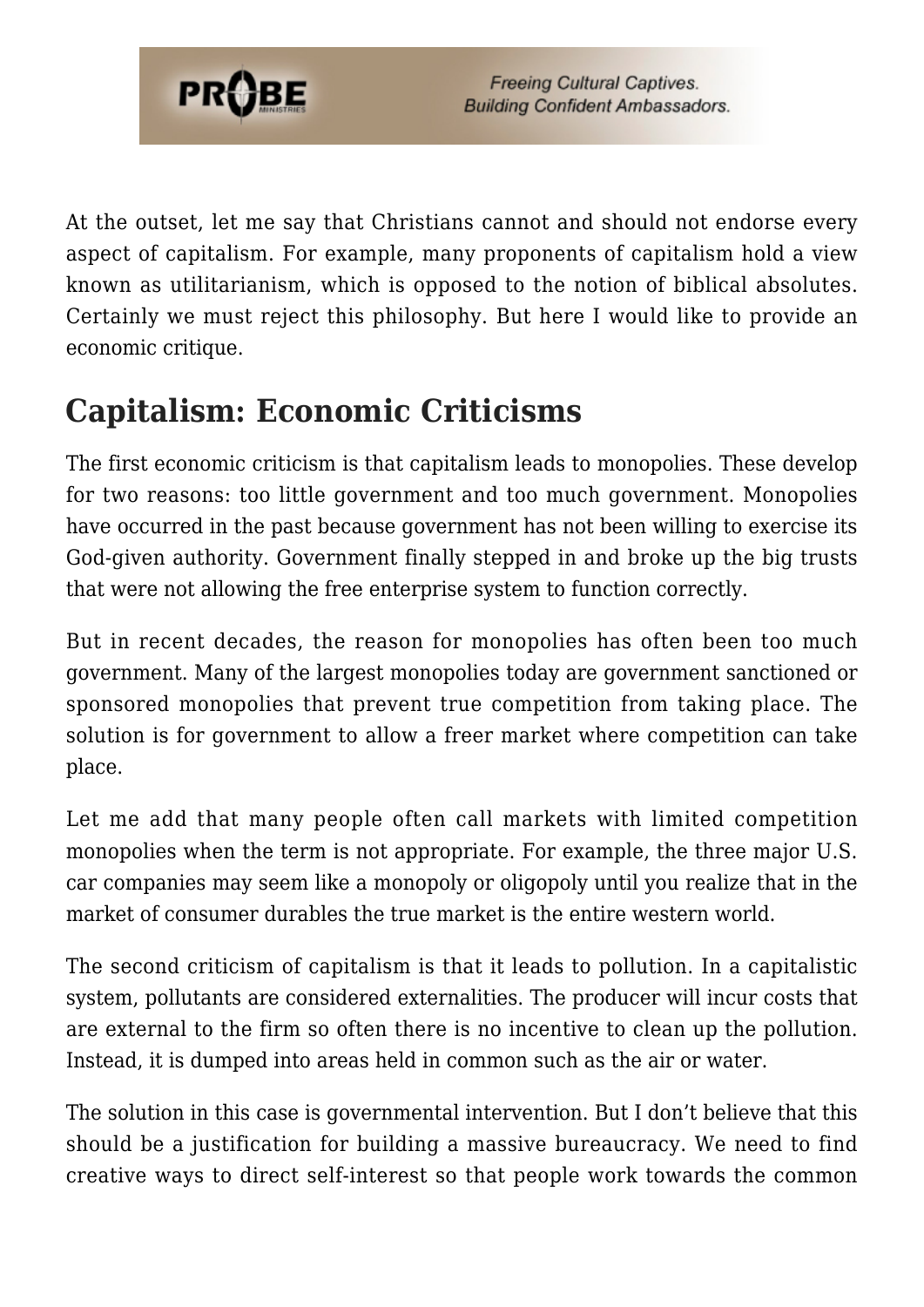

good.

For example, most communities use the water supply from a river and dump treated waste back into the water to flow downstream. Often there is a tendency to cut corners and leave the waste treatment problem for those downstream. But if you required that the water intake pipe be downstream and the waste pipe be upstream you could insure less pollution problems. It is now in the self-interest of the community to clean the wastewater being pumped back into the river. So while there is a need for governmental action, much less might be needed if we think of creative ways to constrain self-interest and make it work for the common good.

We can acknowledge that although there are some valid economic criticisms of capitalism, these can be controlled by limited governmental control. And when capitalism is wisely controlled, it generates significant economic prosperity and economic freedom for its citizens. Next, let us discuss some of the moral problems of capitalism.

## **Capitalism: Moral Critiques**

One of the first moral arguments against capitalism involves the issue of greed. And this is why many Christians feel ambivalent towards the free enterprise system. After all, some critics of capitalism contend that this economic system makes people greedy.

To answer this question we need to resolve the following question. Does capitalism make people greedy or do we already have greedy people who use the economic freedom of the capitalistic system to achieve their ends? In light of the biblical description of human nature, the latter seems more likely.

Because people are sinful and selfish, some are going to use the capitalist system to feed their greed. But that is not so much a criticism of capitalism as it is a realization of the human condition. The goal of capitalism is not to change people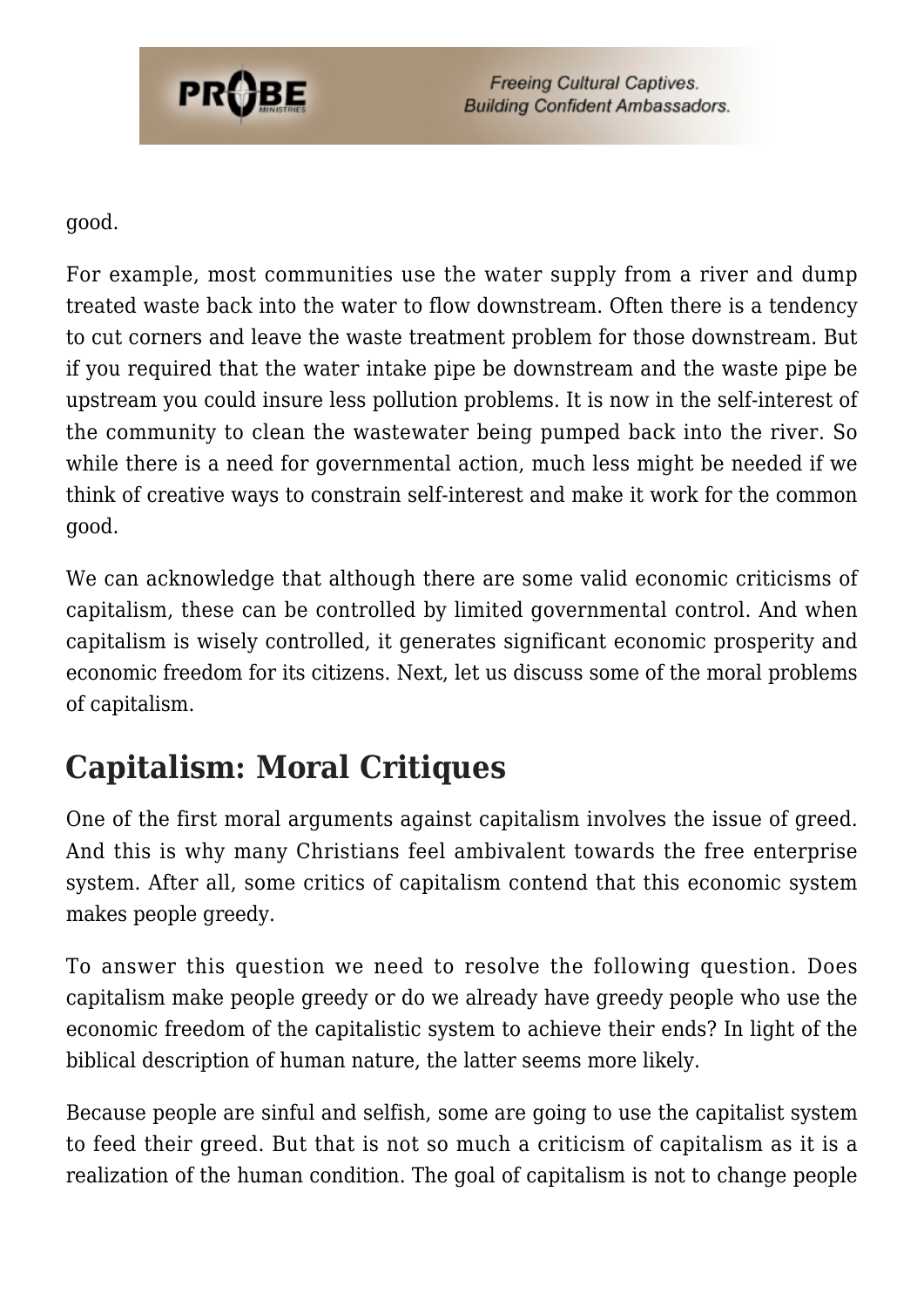

but to protect us from human sinfulness.

Capitalism is a system in which bad people can do the least harm, and good people have the freedom to do good works. Capitalism works well if you have completely moral individuals. But it also functions adequately when you have selfish and greedy people.

Important to this discussion is the realization that there is a difference between self-interest and selfishness. All people have self-interest and that can operate in ways that are not selfish. For example, it is in my self-interest to get a job and earn an income so that I can support my family. I can do that in ways that are not selfish.

Adam Smith recognized that every one of us have self-interest and rather than trying to change that, he made self-interest the motor of the capitalist system. And before you react to that, consider the fact that even the gospel appeals to our self-interest. It is in our self-interest to accept Jesus Christ as our savior so that our eternal destiny will be assured.

By contrast, other economic systems like socialism ignore the biblical definitions of human nature. Thus, they allow economic power to be centralized and concentrate power in the hands of a few greedy people. Those who complain of the influence major corporations have on our lives should consider the socialist alternative of how a few governmental bureaucrats control every aspect of their lives.

Greed certainly occurs in the capitalist system. But it does not surface just in this economic system. It is part of our sinfulness. The solution is not to change the economic system, but to change human nature with the gospel of Jesus Christ.

In conclusion, we may readily acknowledge that capitalism has its flaws as an economic system, but it can be controlled to give us a great deal of economic prosperity and economic freedom.